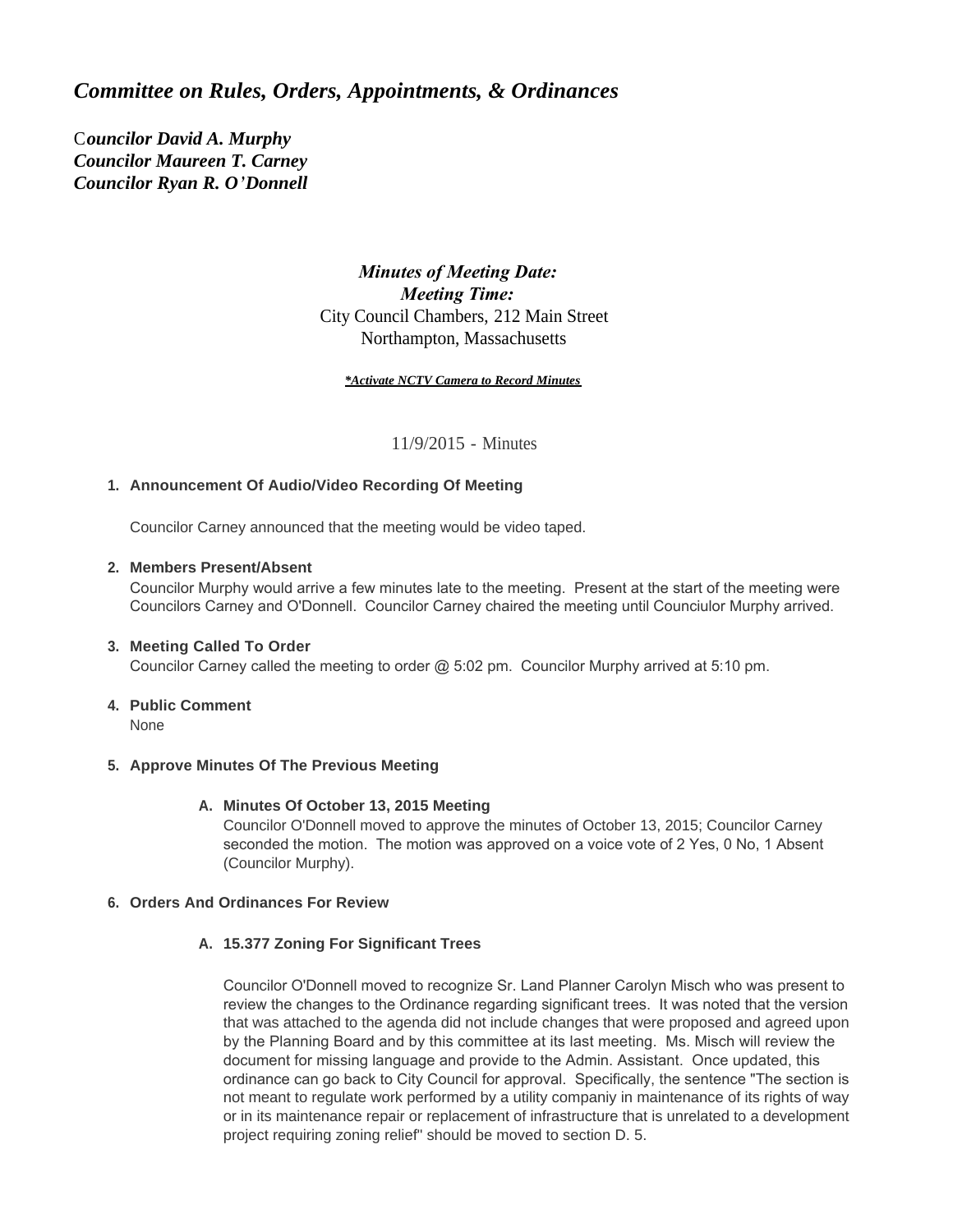Other changes: capitalization of Warden; under E. remove the website address and replace with Planning Board.

Ms. Misch indicated that at the last meeting Councilor Murphy had indicated that he wanted better language to address continuity of ownership. Ms. Misch suggested that to address this, she recommends that the standards should apply if trees are removed within 12 months immediately prior to a site plan or zoning relief. This length of time would replace the current 18 month stipulation. (section C). Given the amount of time it takes to plan a project and get it in the approval pipeline, 12 months seems realistic.

Councilor O'Donnell moved to continue to the next meeting; Councilor Murphy seconded. The motion was approved on a voice vote of 3 Yes, 0 No.

#### **15.520 Ordinance Pertaining To Glass To Ensure That Structures Exempt From B. Review Minimally Maintain The Existing Amount Of Glass On Street Facing Facades**

This Ordinance is not part of zoning. Ordinances that are part of Central Business Architecture are subject to a different approval process. For many years there have been a series of exemptions from review by Central Business Architecture. This had been item 14 under exemptions. The language clarifies that renovations and alterations are exempt, however, the 50% baseline would still apply. Examples of anomoly buildings include the former Police Station building; houses used for commercial purposes; Northampton Cooperative Bank. If someone wanted to change the facade, they would not be allowed to brick up the store front. Buildings will remain exempt as long as they don't reduce the amount of glass.

Amendment made by committee:

"C. The following elements are specifically exempt from review by the Committee. The Building Commissioner shall issue permits for this work only after determining that the project is exempt.

(14) Alteration or renovation, but not expansion or demolition, of any anomaly or transitional residential building, based on its most recent classification if developed in accordance with the Design Guidelines and so long as the change does not reduce the glazed area of any street-facing facade."

Councilor O'Donnell moved to send the Ordinance back to the full City Council with a positive recommendation as amended; Councilor Carney seconded the motion. The motion was approved on a voice vote of 3 Yes, 0 No.

# **15.522 Ordinance For A Complete Streets Policy C.**

This Ordinance serves the purpose to codify what is currently done to improve the public infrastructure. The formality of codifying will make the city eligible for public street improvement money from state sources. Also, the language provides guidelines for all departments to use as guidelines for proposed improvements on the street network.

Councilor O'Donnell points out that there are two versions of this ordinances that were referred to this committee. One version was submitted by the Transportation and Parking Commission. The second shows sponsorship by the Mayor. He indicated that the TPC should be removed as a sponsor. Although they endorse the idea of a policy for complete streets, they did not add their sponsorship to it.

Changes introduced by committee: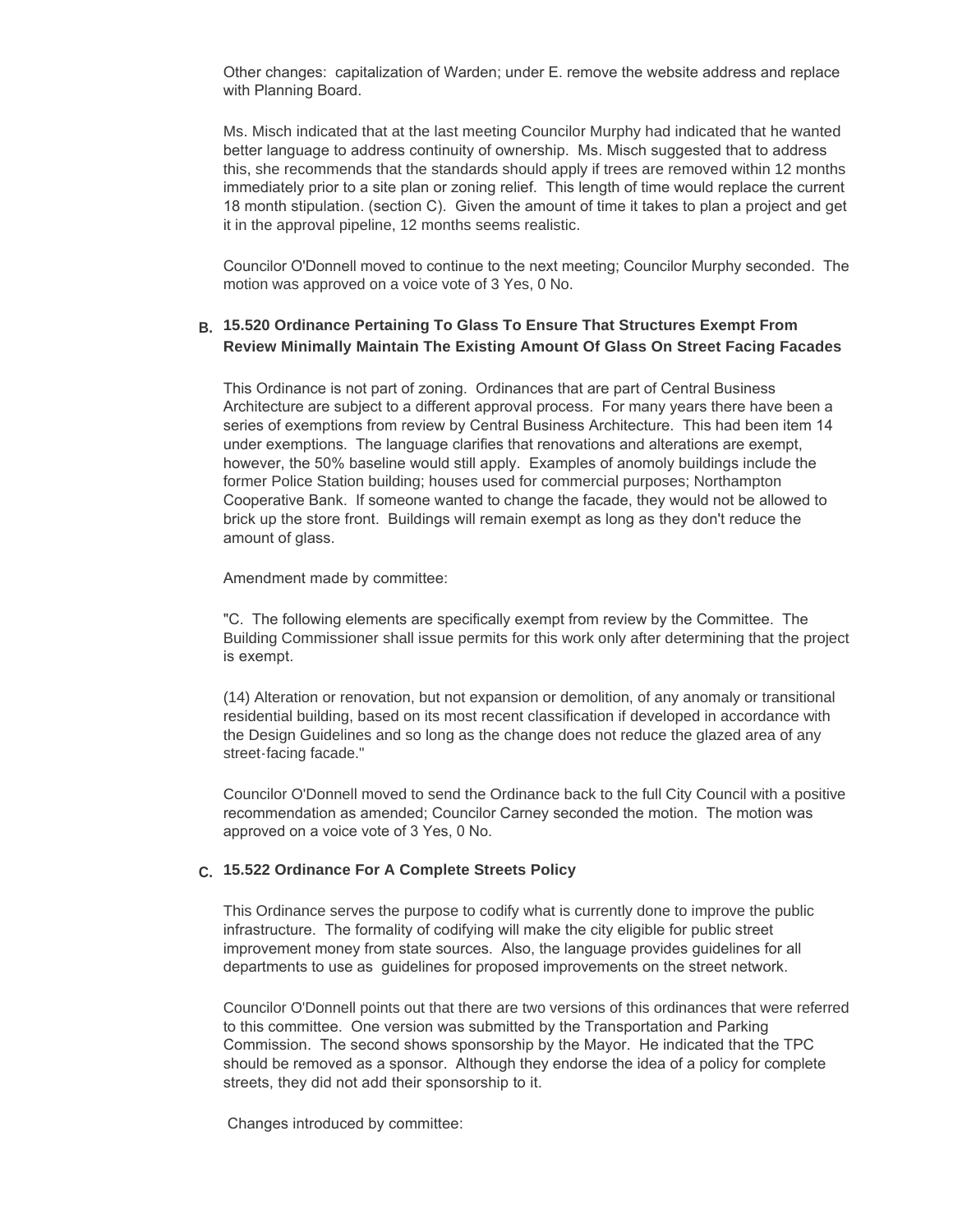- $\bullet$  B (3) Lane width should be 10 feet to 11 feet wide for a two way street.
- A The City's Complete Street policy...

• A (5) Ensure sidewalks on all new and reconstructed streets, execpt allys and shared streets.

Councilor Murphy asked that Ms. Misch provide for the full city council the state's requirements for a complete street policy.

Councilor O'Donnell moved to forward to City Council with a neutral recommendation as amended; Councilor Carney seconded the motion. The motion was approved on a voice vote of 3 Yes, 0 No.

## **15.523 Ordinance Regarding Winter Parking Regulations D.**

This Ordinance came from Transportation and Parking Commission. Councilor O'Donnell explained that this was a divided vote which narrowly passed in that committee.

The Ordinance prohibits parking in municipal lots during a snow emergency, with certain exceptions. The exceptions are not spelled out in the portion of the ordinance before committee. Councilor Murphy asked that this information be provided to Council when the ordinance goes back to the full City Council for a vote.

Councilor O'Donnell moved to return the Ordinance back to City Council with a neutral recommendation; Councilor Carney seconded the motion. The motion was approved on a voice vote of 3 Yes, 0 No.

### **15.524 Ordinance Revising Section 312-117 Schedule XVI-Handicapped Parking E. Spaces On Keyes Street**

This Ordinance corrects the location of the parking space.

Councilor O'Donnell moved to return this ordinance back to City Council with a positive recommendatioin; Councilor Carney seconded the motion. The motion was approved on a voice vote of 3 Yes, 0 No.

#### **15.525 Ordinance Revising Section 312-46 "Designation Of Parking Spaces" F.**

Councilor O'Donnell explained that certain wording of the ordinance did not make sense for parallel parking spots designated for handicapped parking. Also, the international symbol of accessibility parking space sign is introduced.

Councilor O'Donnell moved to return the ordinance back to the full city council with a positive recommendation; Councilor Carney seconded the motion. The motion was approved on a voice vote of 3 Yes, 0 No.

#### **Appointments For Committee Approval 7.**

# **15.535 Appointments A.**

The Appointments will be reviewed at the December meeting.

Councilor O'Donnell voluntered to contact Jami Albro-Fisher who has been proposed as a member of the Transportation & Parking Commission.

The extension of the term of appointment for Esther White will not be discussed by this